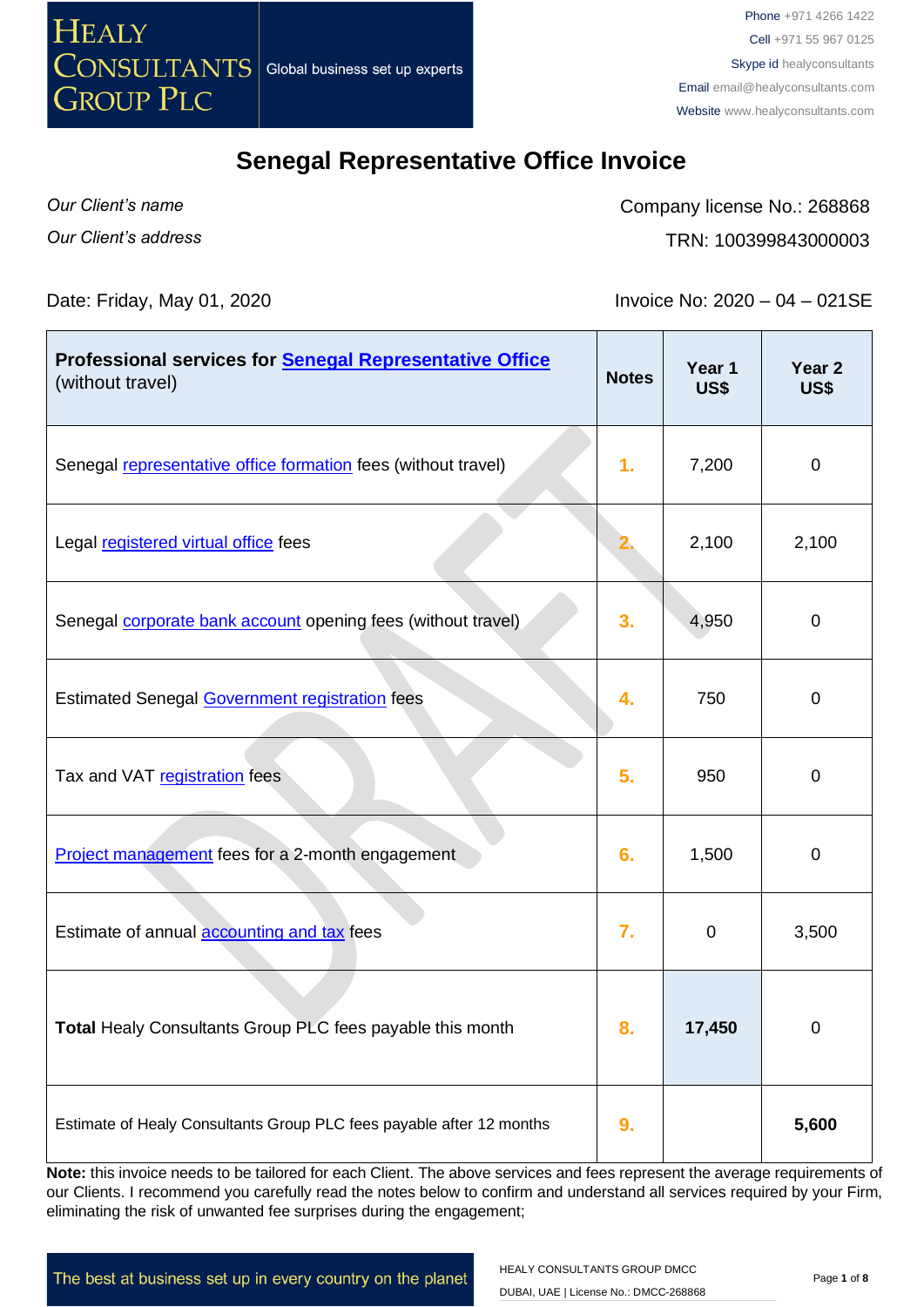#### *Notes to invoice above*

**1.** Healy Consultants Group PLC's fees to efficiently and effectively complete Senegal Representative Office registration within [four weeks](http://www.healyconsultants.com/senegal-company-registration/fees-timelines/) by **i)** choosing the optimum regulatory license for our Client's business activities; **ii)** reserving a representative office name with the [Senegal Companies registrar](http://creationdentreprise.sn/les-formalites-de-creation) (BCE); **iii)** settling our accountant and lawyer fees and **iv)** preparing a high quality representative office incorporation application for [BCE;](http://creationdentreprise.sn/les-formalites-de-creation)

All [engagement fees](http://www.healyconsultants.com/company-registration-fees/) are agreed and paid up front and agree to the fees published on our country web pages. Consequently, there are no hidden fees, surprises or ambushes throughout the engagement. All engagement deadlines are agreed up front in the form of a [detailed project plan,](http://www.healyconsultants.com/index-important-links/example-project-plan/) mapping out [deliverables](http://www.healyconsultants.com/deliverables-to-our-clients/) by week throughout the engagement term;



Every week during the engagement, Healy Consultants Group PLC will email our Client a detailed status [update.](http://www.healyconsultants.com/index-important-links/weekly-engagement-status-email/) Our Client is immediately informed of engagement problems together with solutions. Your dedicated engagement manager is reachable by phone, Skype, live chat and email and will communicate in your preferred language;

- **2.** In accordance with [OHADA Uniform Act on Commercial Companies and Economic Interest Groups](http://www.ohadalegis.com/anglais/tableaustescomgb1.htm) (AUSCGIE), a representative office shall as from the date of its incorporation have a legal registered office in Senegal, to which all official government communications and notices may be addressed. To comply with this statutory requirement, Healy Consultants Group PLC's Senegal office will be the registered office address for your representative office. Thereafter, this address will be used to receive government correspondence including **i)** tax letters; **ii)** notice of the legal annual return and **iii)** all government communications. Most of our Clients wish to place [Healy Consultants Group PLC'](http://www.healyconsultants.com/corporate-outsourcing-services/company-secretary-and-legal-registered-office/) office address on invoices, contracts, websites and business cards;
- **3.** To secure multi-currency corporate bank account approvals for our Client's representative office, Healy Consultants Group PLC strategy is as follows:
	- Healy Consultants Group PLC will prepare a quality business plan for our Client's review then use the same to **i**) secure multiple banks' confirmation they welcome a formal application from our Client's business and **ii)** maximize the probability of successful multi-currency corporate bank account approvals;
	- At the time of representative office registration, we recommend to keep [the corporate structure](https://www.healyconsultants.com/about-us/complex-client-engagements/simplify-business-setup/) simple by appointing our Client's preferred individual shareholder(s) and director(s) and bank signatories – no corporate entity, nominee, trust, or tax haven holding company;
	- Our Client to appoint individuals who could timely travel to meet multiple local and international banks, if their Compliance Departments require the same before releasing multiple multi-currency corporate bank accounts numbers. If travel is required, our Firm will refund US\$950 and action [this travel policy;](https://www.healyconsultants.com/index-important-links/clients-travel-engagement/)
	- Before, during and after bank meetings, the bank's In-house Legal and Compliance Department may revert multiple times for additional documentation and information from each **i)** bank signatory / director / UBO of the companies as well as **ii)** our Client's business and transactions;
	- If some banks decline to board our Client's business, Healy Consultants Group PLC will immediately inform our Client and action backup banking solutions;
	- All going well in an average of 2 months following application submission, Healy Consultants Group PLC secures multiple multi-currency corporate bank account numbers for our Client's representative office;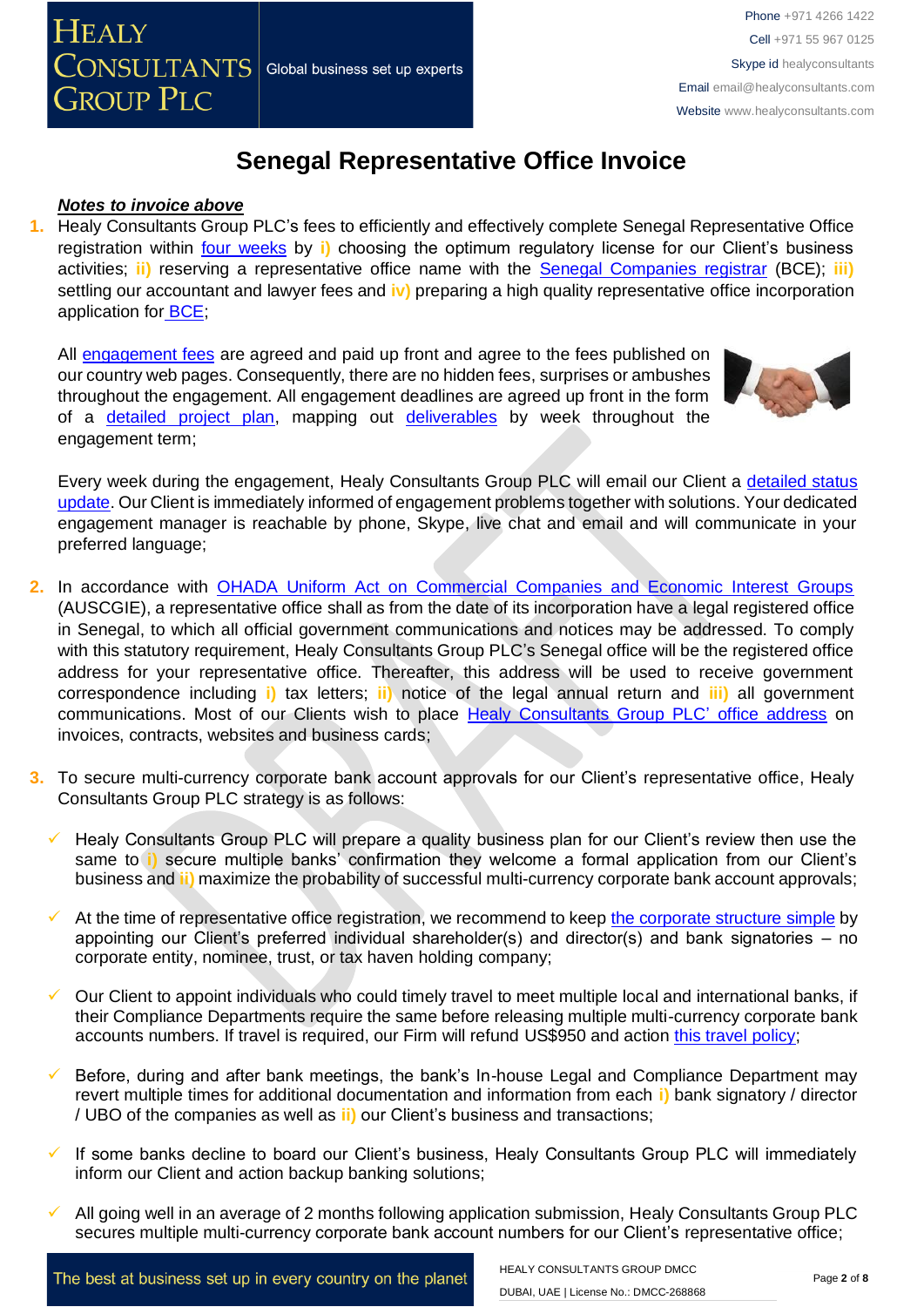- Thereafter, Healy Consultants Group PLC or the banks will courier mails and e-banking tokens to the bank signatory, who is expected to activate the internet bank account, if needed with Healy Consultants Group PLC's assistance;
- Affter corporate bank account numbers are secured and if required, Healy Consultants Group PLC to assist our Client to appoint more new shareholders and directors. However, the banks will usually only approve them as bank signatory after a face to face meeting and review and approval of a bank signatory application;

For each bank, our Firm will prepare a quality tailored business plan; to optimize the probability of corporate bank account approval. Each corporate bank account opening fee is [US\\$4,950.](https://www.healyconsultants.com/global-corporate-banking-for-resident-company/) It is a time-consuming task; Healy Consultants Group PLC will shelter our Client from the administrative challenges. As you can appreciate, it is a difficult task to obtain bank account approval through newly formed companies when shareholders, directors and bank signatories reside overseas;

Depending on the nationality of the UBO, shareholders, bank signatories, and directors and the nature and value of the business assets and transactions, it is wise to expect that **i)** corporate bank account approvals will take an average of three months from the date of representative office registration and receipt of all KYC documentation and **ii)** multiple banks will request the directors AND bank signatories to travel for a one hour interview with the bank officer, before bank account opening. Refer to the notes below for more detailed important information about each corporate bank account opening procedures and requirements;

While Healy Consultants Group PLC will be glad to assist our Client to open multiple corporate bank accounts, it is challenging and time consuming to open corporate bank accounts for businesses when their shareholders, directors and bank signatories do not live in the country where the bank account is being applied for. Consequently, it will take us an average of [twelve weeks](http://www.healyconsultants.com/international-banking/bitcoin-business-bank-account/) to open each corporate bank account, counting from receipt of all required KYC documentation. Healy Consultants Group PLC will prepare a business plan for the bank to optimize the probability of corporate bank account approval;

During the corporate bank account opening process, it is common for each bank's in-house Legal and Compliance Department to request additional [due diligence](http://www.healyconsultants.com/due-diligence/) documents from potential customers including but not limited to **i)** regulatory licenses **ii)** proof of business globally and in home country including evidence of contracts, invoices and agreements with local Clients and **iii)** additional KYC information on our Client's business and place of residency, including nature and volume of transactions. We assume our Client provides most of this information within one week;

Because global interest rates are low, international banks make little profits from current accounts. Consequently, international banks appetite for new multi-currency corporate bank account opening applications is low. Consequently, global banks are more likely to reject new multi-currency corporate bank account opening applications. Because of the above, customer demand for new corporate bank accounts is very high. Consequently, international banks choose vanilla customers that tick all the boxes of a low risk Client. For example, most banks will only welcome multi-currency corporate bank account opening applications from a representative office registered in the same country, with local staff and office premises;

When dealing with international banks, the front office bank officer (Relationship Manager) is willing to help Healy Consultants Group PLC and our multi-national Clients. The realistic role of this bank officer is to collect information and ensure an accurate and complete multi-currency corporate bank account opening application is submitted to the bank in-house Legal and Compliance Department;







The best at business set up in every country on the planet

HEALY CONSULTANTS GROUP DMCC DUBAI, UAE | License No.: DMCC-268868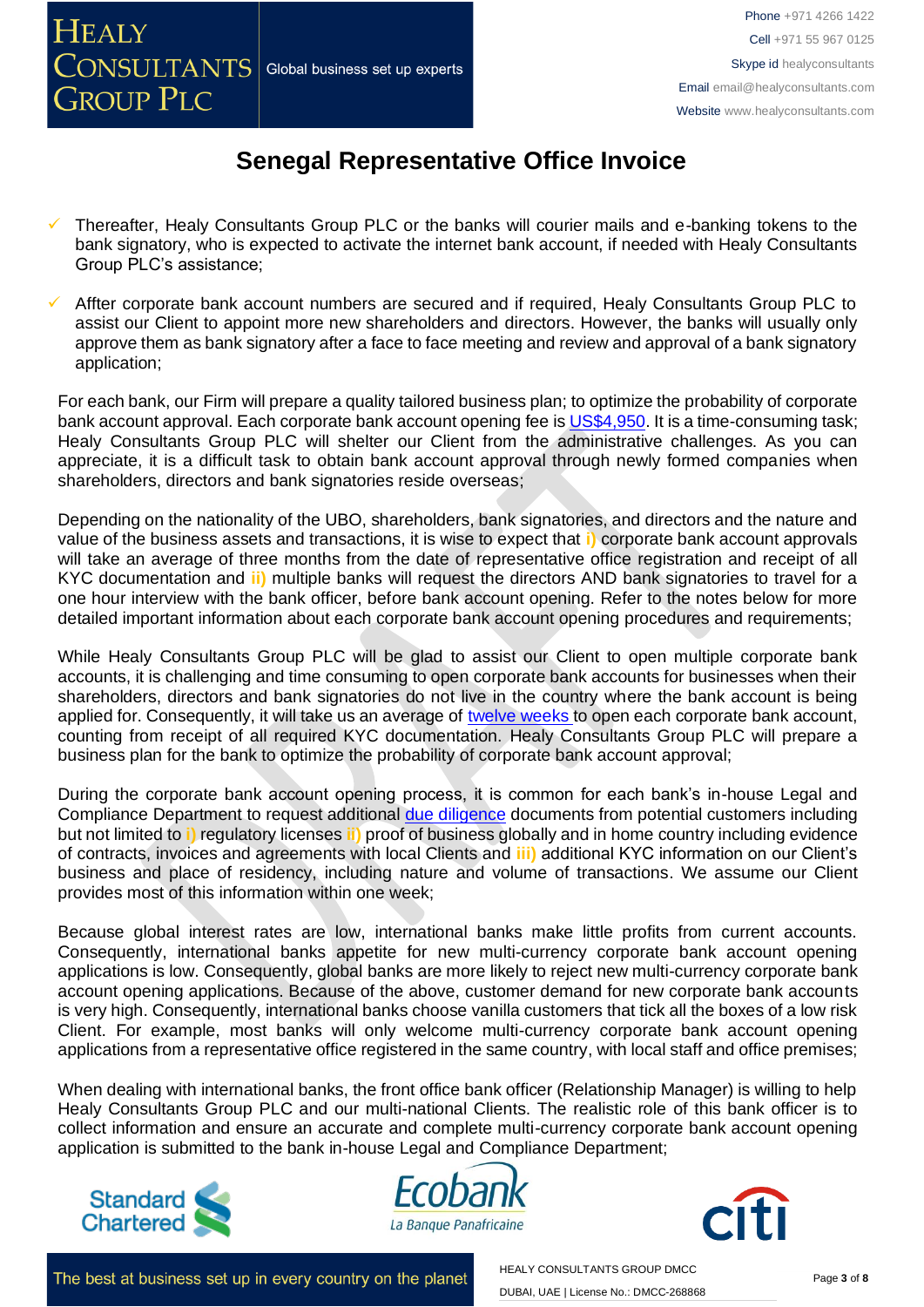Unfortunately, the bank in-house Legal and Compliance Department has ultimate power of approval over new multi-currency corporate bank account applications. This Department is extremely risk adverse and often lacks commercial reality. Furthermore, the in-house Legal and Compliance Department does not speak to customers nor to Healy Consultants Group PLC. All communications must go through the front office bank officer. Consequently, quality Clients do not get a chance to communicate directly with the bank decision makers – a chance to properly explain their business and the risks the bank perceives;

Global banks enjoy ultimate power of approval of corporate bank account applications. Consequently, guaranteed success is outside of Healy Consultants Group PLC control. What is inside our control is the preparation and submission of a high quality bank application that maximizes the likelihood of approval;

Global banks [continue to tighten](https://www.healyconsultants.com/international-banking/opening-corporate-bank-accounts/) corporate bank account opening procedures, their internal compliance departments completing more thorough due diligence of Clients. Consequently, our Client should expect the bank account approval period at least 2 months and on average 3 months.

During the engagement, banks will revert to Healy Consultants Group PLC and our Client to request additional KYC information, including **i)** details of existing business setup; **ii)** reason for opening bank accounts in the specific jurisdiction; **iii)** list of suppliers and Clients in the jurisdiction; i**v)** lease agreement; and **v)** proof of net worth from the shareholders and evidence the same are complying with their local taxation reporting obligations. As always, Healy Consultants Group PLC will liaise with the bank to secure exemption from these requirements;

All banking charges, certification and translation and other third-party fees incurred during the corporate bank account opening process are to be borne by our Client, never by the nominees. These additional fees are to be payable in advance of any disbursement;

Healy Consultants Group PLC will supply the banks with the proof of addresses and other due diligence supplied by our Client. Hopefully they will accept the same and do not revert requesting additional documents; From our side we will relentlessly negotiate for banks waivers. Healy Consultants Group PLC expects the bank's risk department to request additional [due diligence](http://www.healyconsultants.com/due-diligence/) from our Client's business and from the bank signatory, directors, shareholders and UBOs. We assume our Client will timely supply this information and supporting documents or there will be engagement delays.

- **4.** This fee is an estimate of government costs payable during your Firm's engagement. For transparency purposes, all government fee payments will be supported by original receipts and invoices. Examples of government costs include **i)** registering with the local tax authorities; **ii)** registering with Commercial Registry [\(RCCM\)](http://www.servicepublic.gouv.sn/index.php/demarche_administrative/demarche/1/196) and **iii)** applying for a national index of enterprises and associations unique identification number [\(NINEA\)](http://www.impotsetdomaines.gouv.sn/fr/quest-ce-que-le-ninea). Following engagement completion, Healy Consultants Group PLC will refund our Client any excess of funds received over actual Government costs paid;
- **5.** In accordance with Senegal law, each entity must register for corporate tax and VAT at the [Direction](http://www.impotsetdomaines.gouv.sn/)  [Generale](http://www.impotsetdomaines.gouv.sn/) (DGID);
- **6.** Healy Consultants Group PLC project management fees relate to time and resources dedicated to:
	- **a.** thoroughly researching and planning Senegal business set up for our Client;
	- **b.** devising strategies to **i)** minimise the total engagement period **ii)** complete the engagement without our Client travelling and **iii)** avoid the need for a specific regulatory license;
	- **c.** Negotiating with the Senegal Government to avoid the need for a Senegalese national [director;](http://www.healyconsultants.com/corporate-advisory-services/nominee-shareholders-directors/national-shareholder-services/)
	- **d.** agreeing the optimum corporate structure with our Client;
	- **e.** submitting a high-quality rep office registration application to **[The Ministry of Justice](http://seninfogreffe.com/)**;

The best at business set up in every country on the planet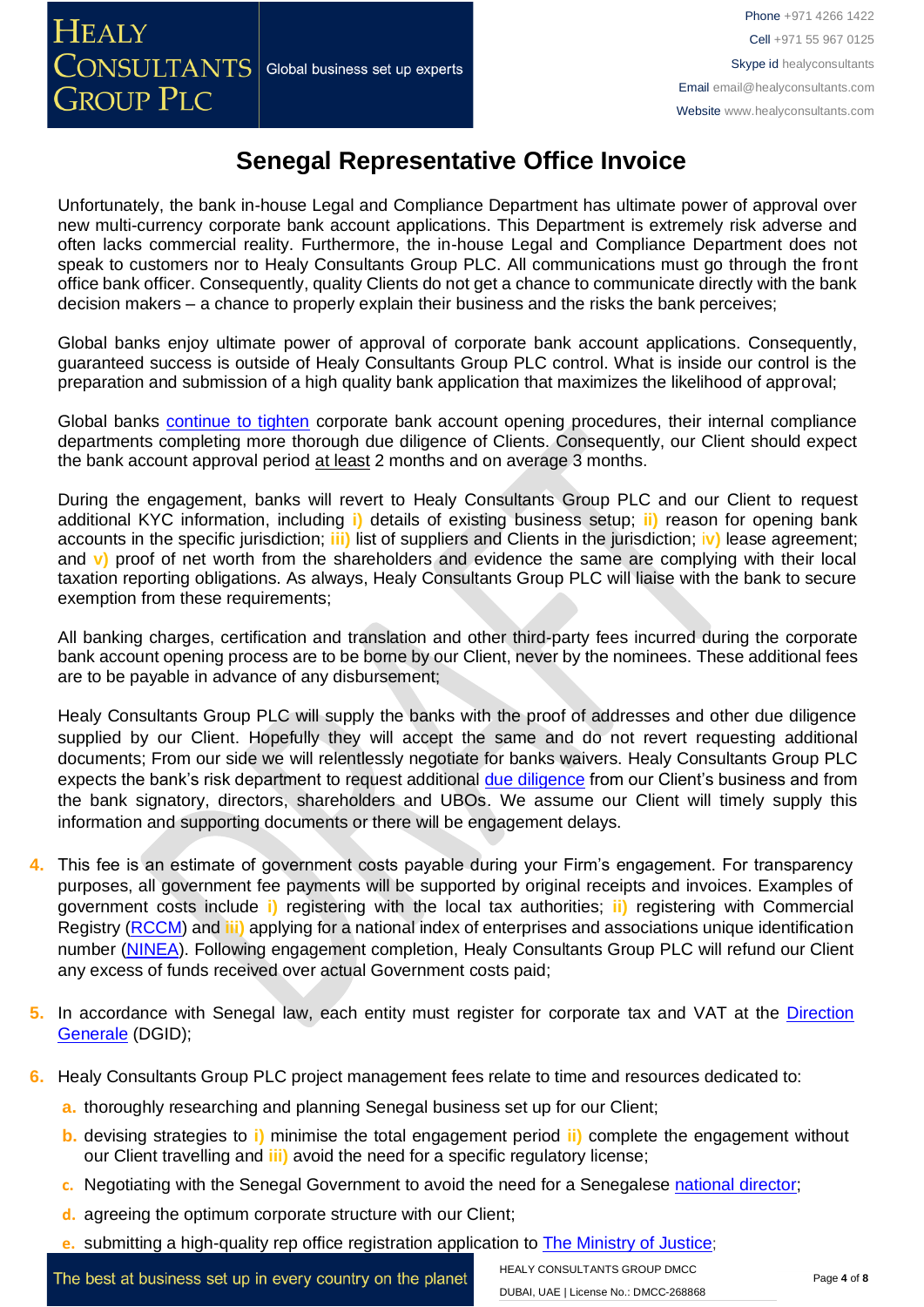- **f.** collating and supervising the legalisation and attestation and translation of Client documents;
- **g.** weekly detailed engagement [status updates](http://www.healyconsultants.com/index-important-links/weekly-engagement-status-email/) to our Client and weekly Friday conference calls;
- **h.** ensuring our Client complies with local regulations and legally owns and controls the new entity;
- **i.** ascertaining the specific accounting, tax, legal and compliance considerations;
- **j.** finding solutions to [challenges that occur](http://www.healyconsultants.com/engagement-project-management/) throughout the engagement;
- **k.** determining the local and international tax obligations of the new entity, including payroll taxes, withholding tax and social security.
- **7.** For an active representative office, these [accounting and tax](http://www.healyconsultants.com/senegal-company-registration/accounting-legal/) fees are an estimate of Healy Consultants Group PLC fees to efficiently discharge your annual rep office accounting and tax obligations. Following receipt of a set of draft accounting numbers from your rep office, Healy Consultants Group PLC will more accurately advise accounting and tax fees. For a dormant rep office, Healy Consultants Group PLC fees are only US\$1,500;
- **8.** All fees quoted in this invoice correspond to fees quoted [on Healy Consultants Group PLC's](http://www.healyconsultants.com/company-registration-fees/) website. Please review this invoice carefully to identify errors. During the rush of the business day, it is possible that Healy Consultants Group PLC inadvertently made fee calculation errors, typing errors or omitted services or omitted historic fee payments from Clients. In the unfortunate event you identify invoice errors, please revert to me directly re the same. I apologize in advance if I or my staff made invoice errors;
- **9.** Assuming our Clients re-engage Healy Consultants Group PLC in year 2, this fee is an estimate of the fees payable next year, 12 months after the date of rep office registration;
- **10.** The fees quoted in this invoice are a prediction of the fees required to efficiently and effectively complete this engagement in a timely manner. If during the engagement Healy Consultants Group PLC realizes that the project is more complex than anticipated, requiring a large additional investment of time, my Firm will revert to request additional fees. If Healy Consultants Group PLC completes the engagement faster and more easily than expected, Healy Consultants Group PLC is happy to refund some fees to our Client;
- **11.** Engage Healy Consultants Group PLC to [project manage](http://www.healyconsultants.com/project-manage-engagements/) business set up in every country on the planet. We are the best in the [world](http://www.healyconsultants.com/best-in-the-world/) at what we do, timely completing the  $A$  to  $Z$  of every country engagement;
- **12.** If our Client and Healy Consultants Group PLC properly plan this engagement, our Clients' will *not* have to travel during this engagement. Healy Consultants Group PLC will efficiently complete rep office registration and corporate bank account opening in a timely manner without our Client presence. Instead, our Client will need to **i)** sign and get documents legalized in the embassy in their country of origin and **ii)** courier the originals to Healy Consultants Group PLC office;



- **13.** Depending on our Client's business and nationality, the Senegal Government may require a special regulatory license to carry on your business in the country. Healy Consultants Group PLC will assist our Client secure license approval. However, the Government enjoys ultimate power of approval of rep office registrations and business licenses;
- **14.** Representative office business activities are limited to **i)** market research; **ii)** Client after sales support; **iii)** promoting the business of the parent company and **iv)** research and development. The representative office is free of corporation tax, but must register for VAT. A representative office can **i)** lease office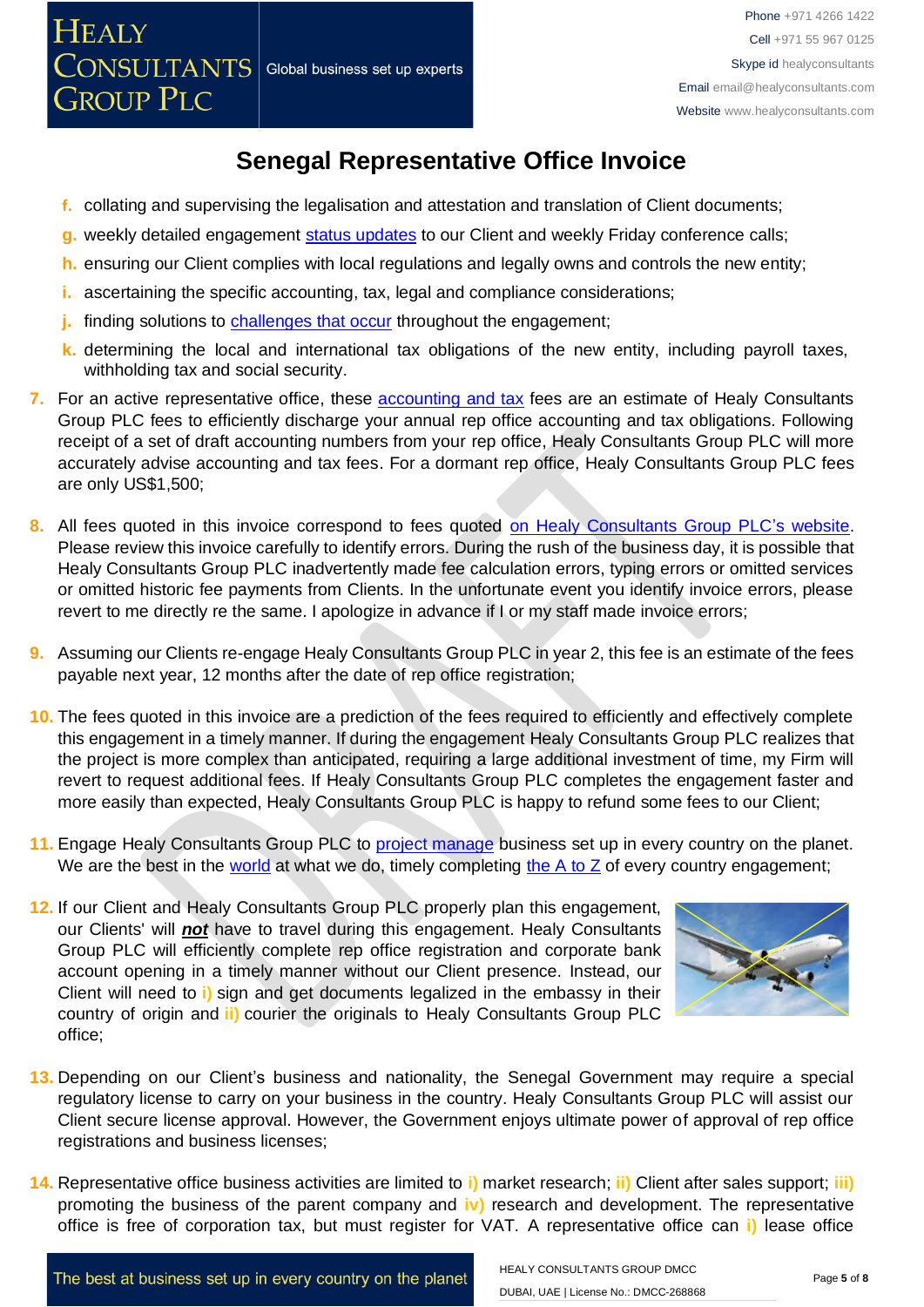premises but ii) cannot issue sales invoice to Clients nor **iii)** sign local sales. A Representative office cannot import and export goods. The life of the Representative office is limited to the life of the parent company;

- **15.** In accordance with Senegal company law, proposed foreign directors of a Senegalese rep office must first secure criminal records report from police departments in their individual country of residence before they can be appointed directors. To avoid delay in rep office registration process, Healy Consultants Group PLC advises our Client to first obtain these clearance certificates prior to commencing the registration process;
- **16.** It is compulsory for every Senegal representative office to appoint a legal representative. To minimize complexity, Healy Consultants Group PLC recommends our Client appoint one staff member already in Senegal. If our Client is uncomfortable or unable to adopt this strategy, Healy Consultants Group PLC will provide nominee services. Our annual fee for the same is US\$6,600 per nominee;
- **17.** Monthly and annual Government tax obligations include **i)** monthly payroll reporting and **ii)** monthly thirdparty service withholding tax and **iii)** annual filings. If you need our help, Healy Consultants Group PLC can complete monthly Government reporting for a monthly fee of US\$1,500. Healy Consultants Group PLC monthly support will include **i)** receive in dropbox the monthly receipts from our client **ii)** label monthly bank statement transactions **iii)** preparation and submission of withholding taxes returns and **iv)** submission of monthly employee payroll reporting. Healy Consultants Group PLC annual support will include preparation of annual financial report and submitting final annual filing with the Tax Authority. Our fee for this service amounts to US\$3,500;
- 18. If our Client requires [nominee shareholder and director services,](http://www.healyconsultants.com/corporate-outsourcing-services/nominee-shareholders-directors/) Healy Consultants Group PLC will be pleased to assist. Our fee for professional, passive nominee corporate shareholder amounts to US\$2,100 per annum. Our fee to be both nominee director and shareholder amounts to US\$6,600 per annum. Being the sole shareholders and sole director of a Client's company exposes Healy Consultants Group PLC to reputation, litigation and financial risk;
- **19.** If required, Healy Consultants Group PLC will be pleased to assist your firm to secure employee visa approvals. Our fee is US\$4,950 for the first employee, US\$3,950 for the second employee, US\$2,950 per employee thereafter. Our employee visa fees includes preparation of a quality visa application and submitting to the correct Government immigration officers. The Government enjoys ultimate power of approval of visa applications. Consequently, guaranteed success is outside of Healy Consultants Group PLC' control. What is inside our control is the preparation and submission of a high quality immigration visa application that maximizes the likelihood of visa approval;
- **20.** During the engagement, shareholders and directors' documents may need to be translated into French before the Government and Bank approves rep office registration and corporate bank account opening respectively. Consequently, our Client should budget for possible additional translation and embassy attestation fees. Either our Client or Healy Consultants Group PLC can complete this administrative task;

As always, Healy Consultants Group PLC will negotiate with all third parties to eliminate or reduce additional engagement costs. For transparency purposes, all third-party fee payments will be supported by original receipts and invoices. Examples of possible third-party payments include **i)** embassy fees; **ii)** notary public costs and **iii)** official translator fees;

**21.** It is important our Clients are aware of their personal and corporate tax obligations in their country of residence and domicile. Let us know if you need Healy Consultants Group PLC help to clarify your local and international annual tax reporting obligations;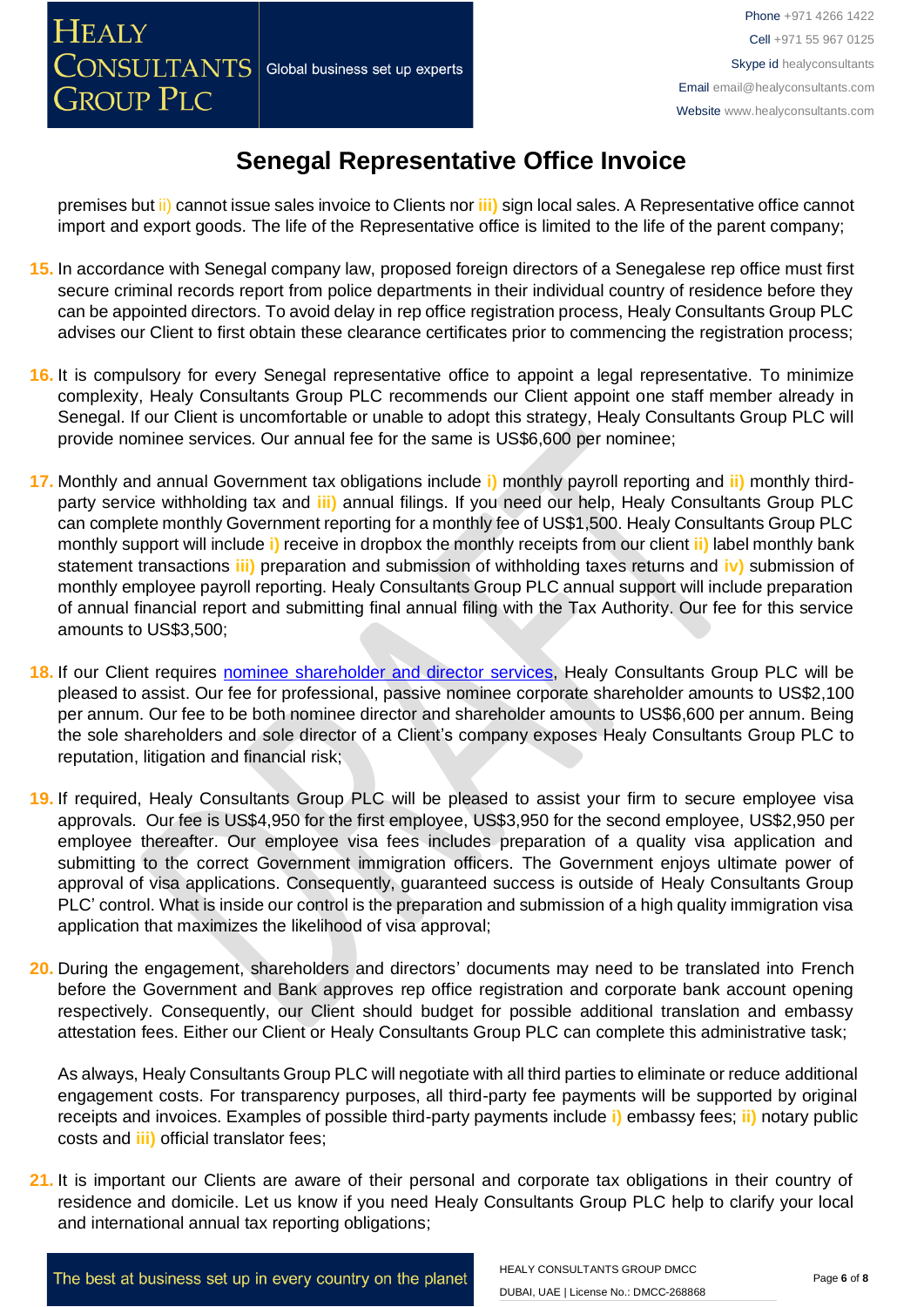**HEALY** 

# **Senegal Representative Office Invoice**

- **22.** As stipulated on our **business website** and in section 3 of our engagement letter, Healy Consultants Group PLC will only commence the engagement following **i)** settlement of our fees and **ii)** completion and signing of our legal engagement letter;
- **23.** Some of our Clients' require an [immediate Senegal](http://www.healyconsultants.com/turnkey-solutions/) solution. With this strategy, within a day Healy Consultants Group PLC can supply our Client **i)** an existing dormant Senegal company number; **ii)** an already approved Senegal corporate bank account number and **iii)** a business address. Turnkey solutions are attractive to those entrepreneurs who wish to immediately close a country deal, sign a contract or invoice a customer;
- **24.** Healy Consultants Group PLC will only register your rep office after 75% of [due diligence documentation](http://www.healyconsultants.com/due-diligence/) is received by email. Healy Consultants Group PLC will only open a corporate bank account after 100% of the Client's original due diligence documentation is received by courier;
- 25. During the annual renewal engagement with our Client, our in-house Legal and Compliance Department [\(click link\)](http://www.healyconsultants.com/about-us/key-personnel/cai-xin-profile/) reviews the quality and completeness of our Client file. Consequently, Healy Consultants Group PLC may revert to our Client to ask for more up to date [due diligence documentation;](http://www.healyconsultants.com/due-diligence/)
- **26.** Some of our Clients request Healy Consultants Group PLC to provide temporary shared [office space](http://www.healyconsultants.com/virtual-office/) for 6 months until their preferred business premises is found. If your Firm requires this service, our one-time fee is US\$950. Monthly rental thereafter is paid directly to the landlord, independently of Healy Consultants Group PLC;
- **27.** To assist our Clients to minimize foreign exchange costs, we offer the payment in SG\$, Euro, Pounds or US\$. Kindly let me know in which currency your Firm prefers to settle our fees and I will send an updated invoice, thank you;
- 28. Some of our Clients' engage Healy Consultants Group PLC to [recruit local employees.](http://www.healyconsultants.com/corporate-outsourcing-services/how-we-help-our-clients-recruit-quality-employees/) We have a lot of experience in this area and we are quite skilled at securing quality candidates for our Clients';